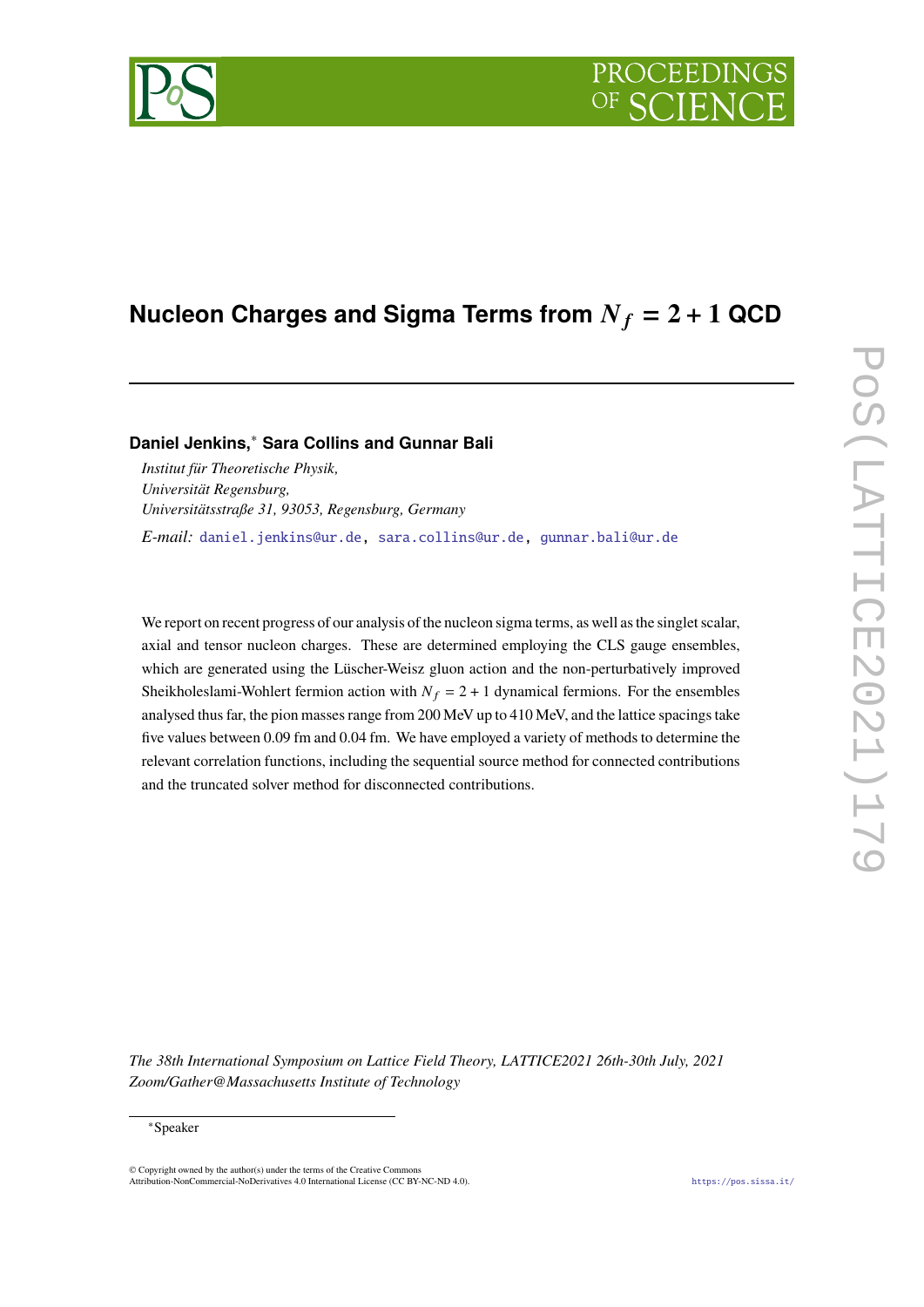#### **1. Introduction**

The nucleon charges ( $g_y^q$  $\frac{q}{X}$ ) are matrix elements of the form  $\langle N|J|N\rangle$ , where the current  $J = \overline{q}\Gamma q$ is composed of spinor fields of quark flavour  $q \in \{u, d, s\}$  and  $\Gamma \in \{1, \gamma^5 \gamma^{\mu}, \gamma^{\mu}, \frac{i}{2} [\gamma^{\mu} \gamma^{\nu}]\}$  for the scalar, axial, vector, and tensor charges ( $X = S$ , A, V and T), respectively. Of particular note are the sigma terms which are obtained from the scalar charges through the multiplication with the mass of the quark  $m_q$ :  $\sigma_q = m_q g_S^q$  $S = m_q \langle N | \overline{q} 1 q | N \rangle$ . These are of interest, for example, as they appear in the decomposition of the nucleon mass [\[1\]](#page-8-0) (representing the quark contribution to the mass), and are required to predict the spin-independent WIMP-nucleon scattering cross section relevant for dark matter detection experiments. The axial charges give the contributions of the quark spins to the spin of the nucleon (as well as the coupling to the Z-boson), while the tensor charges correspond to the quark transverse spins in the nucleon.

#### **2. Lattice Setup**

We utilise the  $N_f = 2 + 1$  CLS ensembles [\[2\]](#page-8-1) within our analysis, which were generated with the Lüscher-Weisz gluonic action, and the non-perturbatively improved Sheikholeslami-Wohlert fermionic action. There are several important aspects of this setup. We have  $O(a)$  non-perturbative improvement of the fermion action, however, the currents also require improvement, which, in general, involves both quark mass dependent and independent terms. As we are working in the forward limit, the latter do not appear (as they involve derivatives). The only exception to this is the scalar current, for which the mass-independent improvement term is proportional to  $aFF$ . We omit this term as the corresponding coefficient has not yet been determined. For this preliminary analysis, the mass-dependent terms are also not considered (for all of the charges). Note that, due to chiral symmetry breaking, there can be mixing between quark flavours under renormalisation. This is discussed in section [4.](#page-5-0)

The light and strange quark masses are varied in the simulation so as to follow three trajectories. As shown in figure [1,](#page-2-0) two of the trajectories approach the physical point (one along which the flavour average quark mass is held constant and the other along which the physical strange quark mass is kept approximately constant), while the other approaches the chiral limit. This allows for full control of quark-mass systematics. Furthermore, the range of lattice spacings (spanning 0.09 fm down to 0.04 fm) and volumes (with  $L^3 \cdot T = 24^3 \cdot 48$  up to  $96^3 \cdot 192$ , with  $Lm_{\pi} \ge 4$  in almost all cases) available enables discretisation and finite volume effects to be thoroughly investigated. A high statistics study can be realised, with each ensemble typically containing around 1000– 2000 configurations. Note that, in order to counter-act topological freezing, many ensembles (in particular, those at finer lattice spacing) have open boundary conditions in the time direction.

#### **3. Correlation Functions**

The correlation functions used are the standard two- and three-point functions

<span id="page-1-0"></span>
$$
C_{2pt}(t_f, t_i) = \left\langle \mathcal{N}(t_f) \overline{\mathcal{N}}(t_i) \right\rangle, \tag{1}
$$

$$
C_{3pt}(t_f, t, t_i) = \left\langle N(t_f)J(t)\overline{N}(t_i) \right\rangle - \left\langle J(t) \right\rangle \left\langle N(t_f)\overline{N}(t_i) \right\rangle, \tag{2}
$$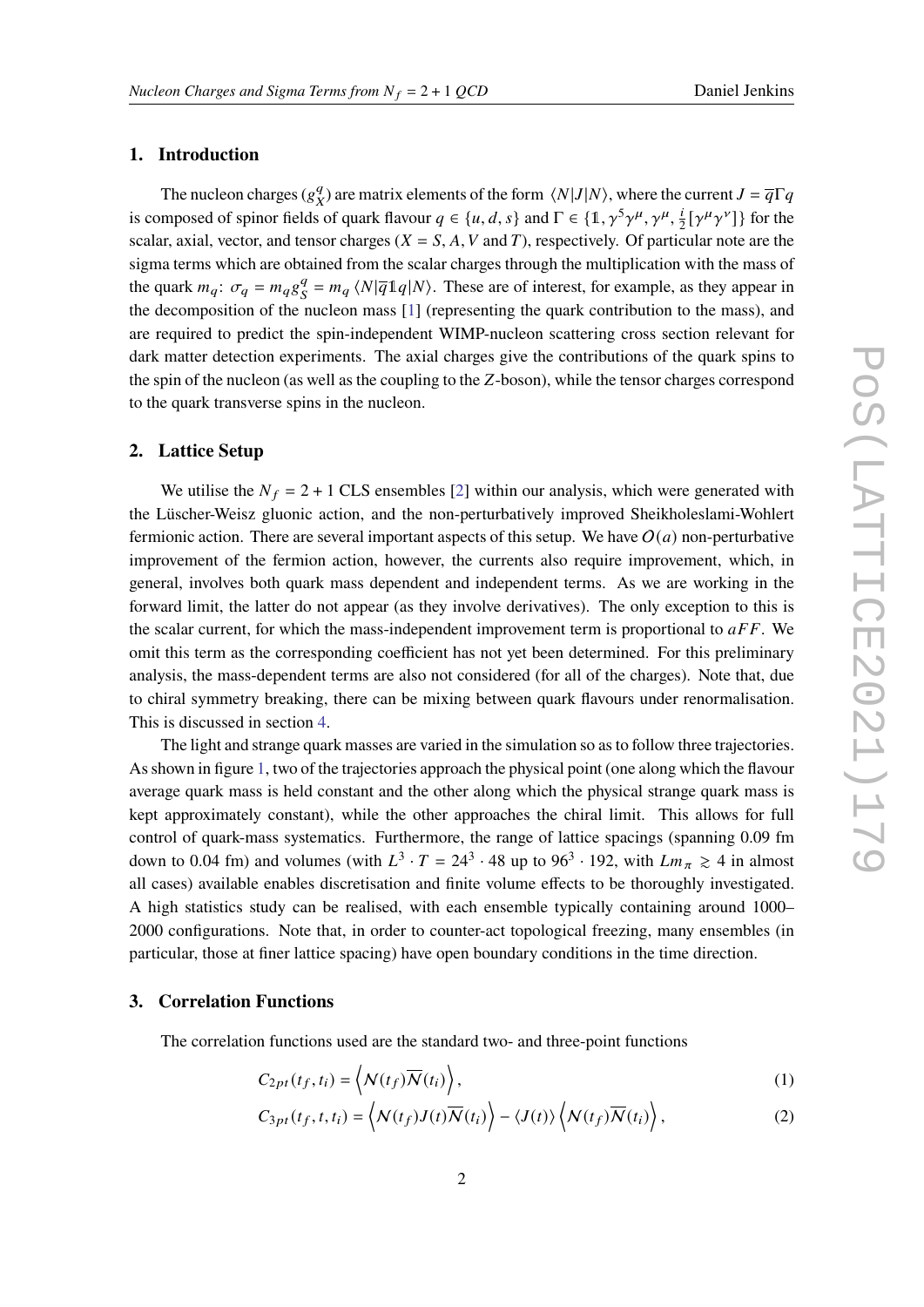<span id="page-2-0"></span>

Figure 1: Overview of the CLS ensembles utilised within this analysis.

where  $\overline{N}$  (N) is the nucleon interpolating operator at the source (sink) timeslice  $t_i$  ( $t_f$ ), and  $J(t) = \overline{q}\Gamma q$  is the current inserted at time t with spin structure Γ. We note the vacuum subtraction in equation [\(2\)](#page-1-0) which is needed in the case of the scalar charge.

Performing the Wick contractions for the three-point correlation functions in equation [\(2\)](#page-1-0) leads to quark line connected and disconnected diagrams. The connected contributions are generated through the use of the sequential source method. The source-sink separation for each three-point function is fixed and we realise four separations ranging from  $t_f - t_i = 0.7$  fm up to 1.2 fm. In order to improve statistics, multiple sources are analysed per configuration with one, two, three and four measurements being generated for the four separations ranging from the smallest to the largest. For the ensembles with periodic boundary conditions in time we make use of the coherent source technique [\[3\]](#page-8-2).

The disconnected contributions are constructed by correlating a disconnected loop with a twopoint function. For the two-point function, typically twenty different source positions are utilised. The calculation of the loop is computationally expensive, as this requires an all-to-all propagator. To offset this expense we make use of various techniques: the truncated solver method [\[4\]](#page-8-3) together with the hopping parameter expansion [\[5\]](#page-8-4) and partitioning [\[6\]](#page-8-5) in the time direction. For the time partitioning we seed the stochastic source on every fourth timeslice, and then repeat this four times shifting the source by one timeslice each time.

The correlation functions are smeared at the source and the sink using Wuppertal smearing with APE smeared gauge links. The number of Wuppertal smearing iterations is varied with the pion mass such that the root-mean-square radius ranges between 0.6 fm and 0.85 fm as the pion mass decreases from 420 MeV down to the physical point. For ensembles with open boundary conditions, the positions of the nucleon source and sink are chosen such that boundary effects are avoided.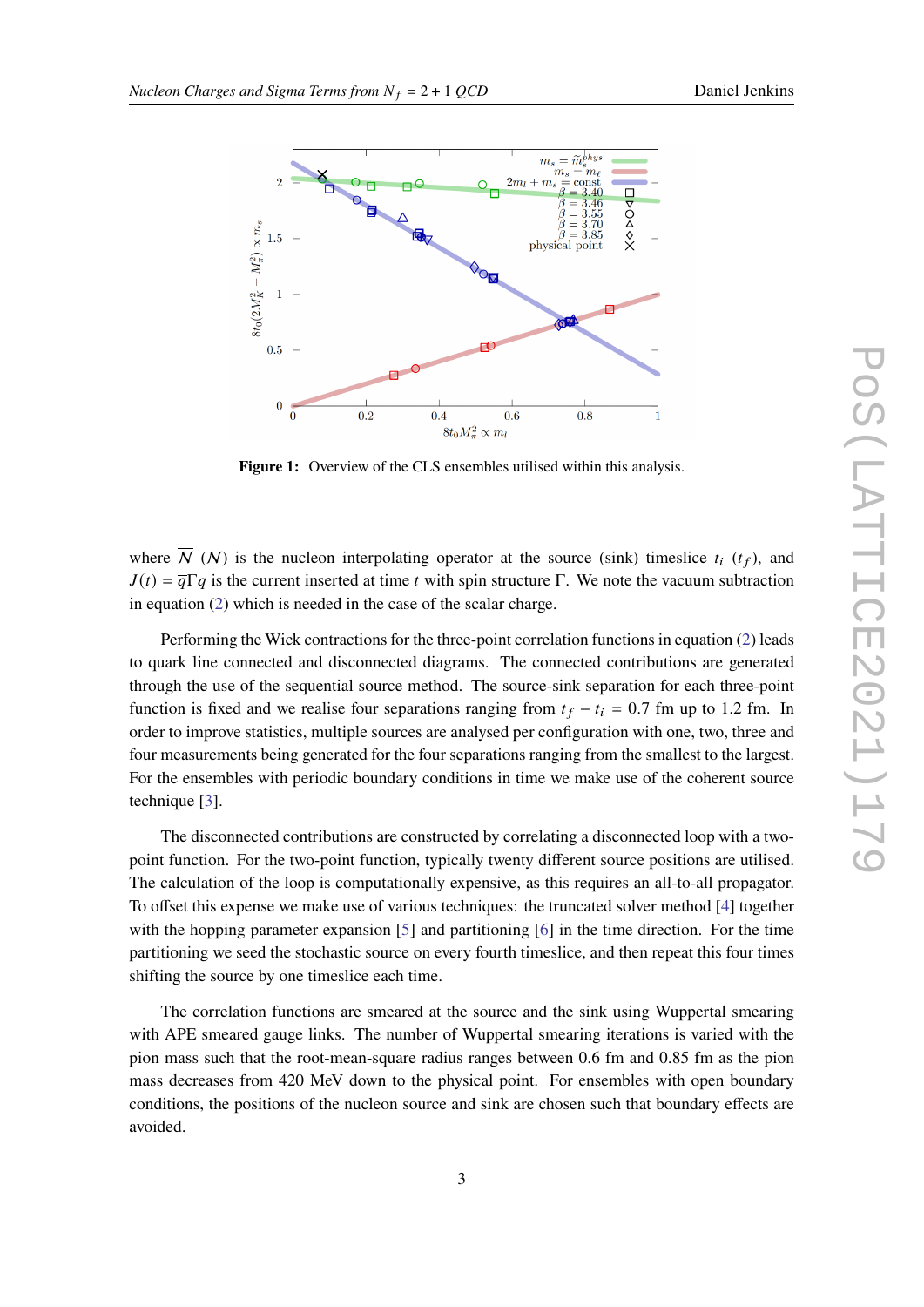<span id="page-3-0"></span>

**Figure 2:** (Top)  $R(t_f, t)$  for a connected three-point function with a scalar current  $J = \overline{u}1u$  as a function of the current insertion time for an ensemble with  $m_{\pi} = 345$  MeV,  $a = 0.0642$  fm, and  $L^3 \cdot T = 3.08^3 \cdot 8.22$  fm<sup>4</sup>, for four different source-sink separations in the range  $t_f - t_i = 0.7$  fm to 1.2 fm. (Bottom) the ratio for a disconnected three-point function with  $J = \overline{u}1u$  for multiple current insertion times as a function of the sink time. The connected and disconnected ratios relevant for extracting scalar, axial, tensor and vector charges are fitted simultaneously, with the pink bands indicating the ground state matrix elements extracted for the two ratios displayed.

#### **3.1 Fitting**

The spectral decompositions of the two- and three-point correlation functions, in the limit of large times, read

$$
C_{2pt}(t_f, 0) = Z_1^2 e^{-t_f m} \left[ 1 + \frac{Z_2^2}{Z_1^2} e^{-\Delta mt_f} \right] + \dots,
$$
 (3)

$$
C_{3pt}(t_f, t, 0) = Z_1^2 e^{-t_f m} \left[ \langle 1|J|1 \rangle + \frac{Z_2 Z_1}{Z_1^2} \langle 2|J|1 \rangle \left( e^{-\Delta m (t_f - t)} + e^{-\Delta m t} \right) \right] + \dots, \tag{4}
$$

where the overlap factors  $Z_j \propto \langle 0 | \mathcal{N} | j \rangle = Z_j^*$ , and  $|0\rangle$ ,  $|1\rangle$  and  $|2\rangle$  are the vacuum and the nucleon ground and first excited states, respectively. The mass gap between the first excited state and the ground state is denoted  $\Delta m$ . We fit the ratio of the two- and three-point correlation functions:

$$
R(t_f, t) = \frac{C_{3pt}(t_f, t, 0)}{C_{2pt}(t_f, 0)} = \langle 1|J|1 \rangle + A \langle 2|J|1 \rangle \left( e^{-\Delta m(t_f - t)} + e^{-\Delta mt} \right) + \dots,
$$
 (5)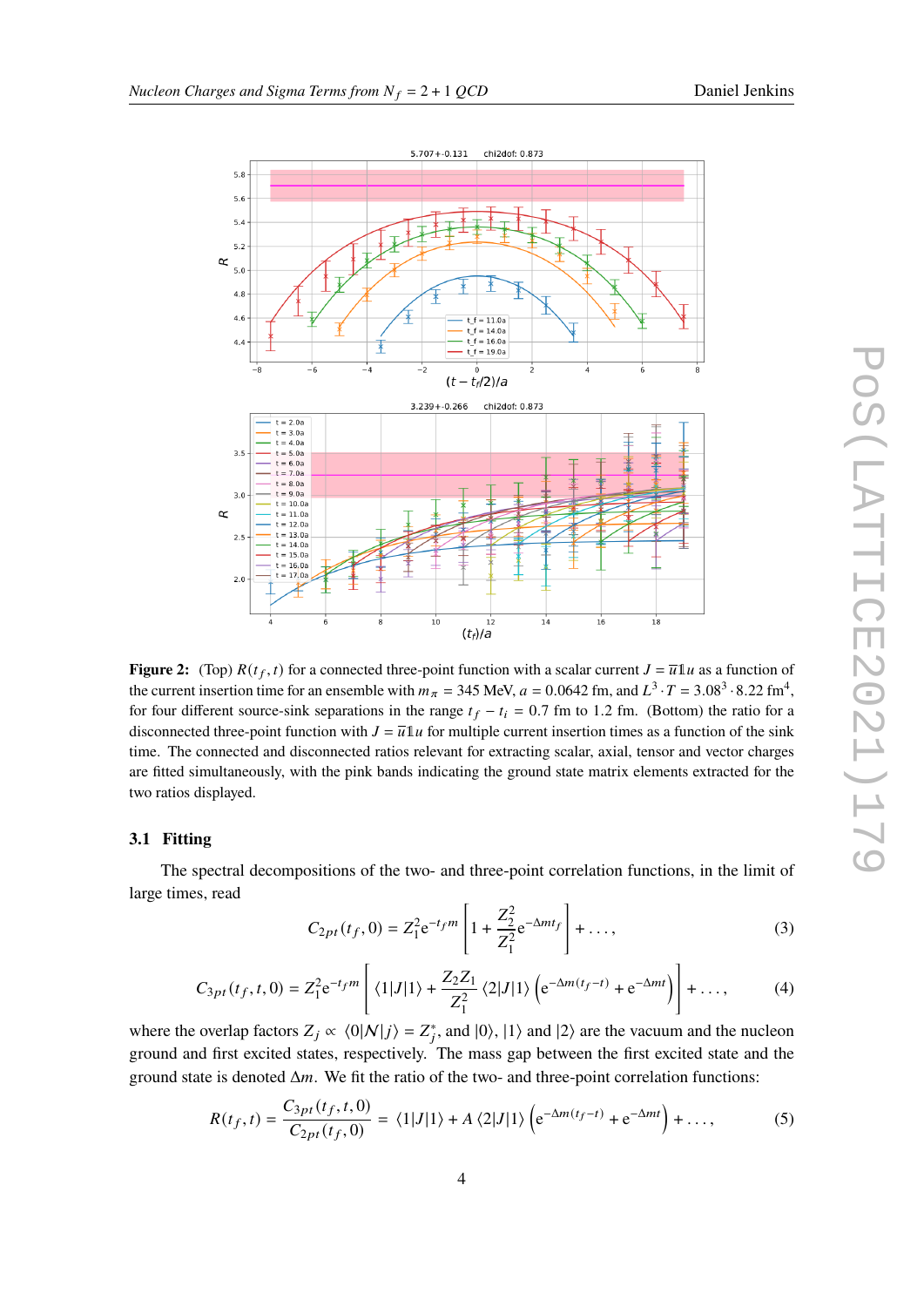where the leading constant is the desired matrix element and any dependence on  $t_f$  and t is due to excited state contamination (only the leading correction is shown above), which can be significant. The excited state spectrum includes multi-particle states as well as radial excitations. In particular, for ensembles with lighter pion masses, the  $N(0)\pi(0)\pi(0)$  or  $N(\vec{p})\pi(-\vec{p})$  levels lie below that of the nucleon's first radial excitation. Furthermore, as the pion mass approaches the physical point, the excited state spectrum becomes denser which may lead to difficulties in resolving individual excited state contributions.

<span id="page-4-0"></span>

**Figure 3:** (Top left) bare connected scalar matrix element for  $J = \overline{u}1u$  extracted when simultaneously fitting to different connected and disconnected three-point functions. The legend (top right) indicates which three-point functions (relevant for a particular charge) were included, with  $U$  and  $D$  ( $L$  and  $S$ ) indicating that connected (disconnected) three-point functions were fitted, with  $J = \overline{u}1u$  and  $\overline{d}1d$  ( $J = \overline{u}1u = \overline{d}1d$  and  $\overline{s}1s$ ), respectively. The crosses indicate fits where  $\Delta m$  is a free parameter, while the points correspond to fits where the first excited state mass gap is set to the lowest non-interacting  $p$ -wave  $N\pi$  energy using a prior. (Bottom left) The first excited mass gap extracted. The lowest non-interacting p-wave  $N\pi$  (s-wave  $N\pi\pi$ ) energy is shown as the red (blue) horizontal line. (Bottom right) The corresponding  $\chi^2/\text{d.o.f.}$  values.

In principle, the mass gap  $\Delta m$  can be determined from a fit to the two-point function, however, as the overlap of the standard smeared nucleon interpolator with a  $N\pi$  or  $N\pi\pi$  state is small, it is often difficult to resolve the lowest excitation. In terms of the three-point function, the contribution of this level may be significant due to an enhanced  $\langle 2|J|1 \rangle$  matrix element. Alternatively, one can determine the mass gap when fitting to the ratio  $R(t_f, t)$ , although, this can be problematic if the excited state contamination is small. In order to mitigate these difficulties, we perform a simultaneous fit to the connected and disconnected three-point functions corresponding to multiple charges, enforcing the same first excited state energy in each case. An example of such a fit is shown in figure [2,](#page-3-0) where, for brevity, only the ratios for a scalar current insertion  $J = \overline{u}1u$  are displayed.

To check the assumption that the different charges have the same dominant excited state, we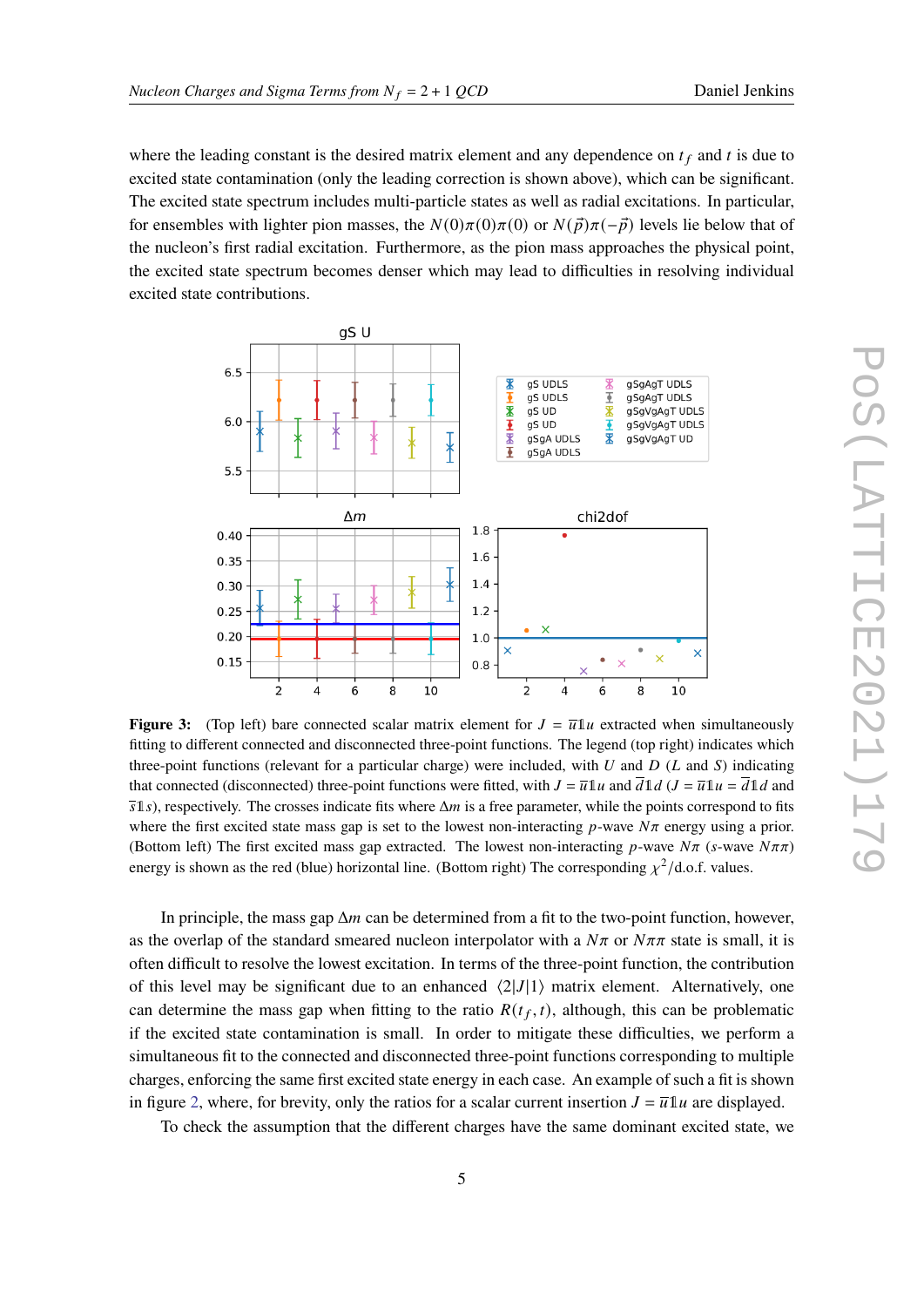varied the three-point functions that enter the fit, as displayed in figure [3.](#page-4-0) To further investigate the sensitivity to the first excited state mass gap, we also performed fits where  $\Delta m$  is set to the lowest non-interacting  $p$ -wave  $N\pi$  energy using a prior. Figure [3](#page-4-0) shows that the matrix element and mass gap are stable as we vary the three-point functions that are included in the fit. However, there is a systematic difference between the results with and without the prior which warrants further study.

#### <span id="page-5-0"></span>**4. Renormalisation**

Matrix elements determined on the lattice are converted to the (standard)  $\overline{\text{MS}}$  continuum scheme via renormalisation factors. When employing Wilson fermions, the flavour singlet and non-singlet renormalisation factors ( $Z^s$  and  $Z^{ns}$ , respectively), in general, differ, due to the breaking of chiral symmetry. This leads to mixing between quark flavours under renormalisation. In perturbation theory, the ratio  $r = Z^s/Z^{ns} = 1 + O(\alpha^n)$ , where  $r \to 1$  in the continuum limit (except in the case of the axial current due to the anomaly). For the axial and tensor charges,  $n = 2$  and  $n = 3$ , respectively, suggesting the deviation from one is small. This seems to be confirmed by non-perturbative determinations of the ratios, see, e.g., [\[7\]](#page-8-6).

For the scalar, while  $Z^{s}/Z^{ns} = 1 + \alpha^{2}$ , the ratio is known to be much larger than one for coarse lattice spacings. Considering the sigma terms,  $\sigma_q = m_q g_S^q$  $S<sub>S</sub>$ , we start with the renormalisation pattern of the quark masses [\[8\]](#page-8-7),

$$
\begin{pmatrix} m_u(\mu) \\ m_d(\mu) \\ m_s(\mu) \end{pmatrix}^{\text{ren}} = Z_m^{ns}(\mu, a) \begin{pmatrix} \frac{r_m + 2}{3} & \frac{r_m - 1}{3} & \frac{r_m - 1}{3} \\ \frac{r_m - 1}{3} & \frac{r_m + 2}{3} & \frac{r_m - 1}{3} \\ \frac{r_m - 1}{3} & \frac{r_m + 2}{3} & \frac{r_m + 2}{3} \end{pmatrix} \begin{pmatrix} m_u \\ m_d \\ m_s \end{pmatrix}^{\text{lat}},
$$
(6)

where  $r_m = Z_m^s/Z_m^{ns}$ . Defining Tr  $M = \sum_q m_q$ , Tr  $g_S = \sum_q g_S^q$  $\mathcal{G}_s^q$ , and  $\widehat{\mathbb{O}}$  to be the renormalised observable O, we can write

$$
\widehat{m}_q = Z_m \left( m_q + \frac{r_m - 1}{3} \operatorname{Tr} M \right), \qquad \widehat{g}_S^q = Z_m^{-1} \left( g_S^q + \frac{r_m^{-1} - 1}{3} \operatorname{Tr} g_S \right) \tag{7}
$$

which gives for the sigma terms

$$
\sigma_q = \left( m_q + \frac{r_m - 1}{3} \operatorname{Tr} M \right) \left( g_S^q + \frac{r_m^{-1} - 1}{3} \operatorname{Tr} g_S \right). \tag{8}
$$

Two flavour combinations of note are the pion-nucleon sigma term  $\sigma_{N\pi} = \sigma_u + \sigma_d$  and the flavour singlet sigma term Tr  $\sigma = \sum_a \sigma_a$ , which is invariant under renormalisation.

#### **5. Preliminary Results**

In figure [4](#page-6-0) we show preliminary results for the isovector scalar charge  $g_S^{u-d} = g_S^u - g_S^d$  (left) and the pion-nucleon sigma term (right) determined on the  $N_f = 2 + 1$  ensembles which lie along the two trajectories that meet at the physical point as a function of the pion mass squared. Previous  $N_f = 2$  results from RQCD [\[9\]](#page-8-8) are also shown for comparison, along with the recent  $N_f = 2 + 1$ FLAG average [\[11\]](#page-8-9). Note that results obtained on ensembles which lie along the trajectory, where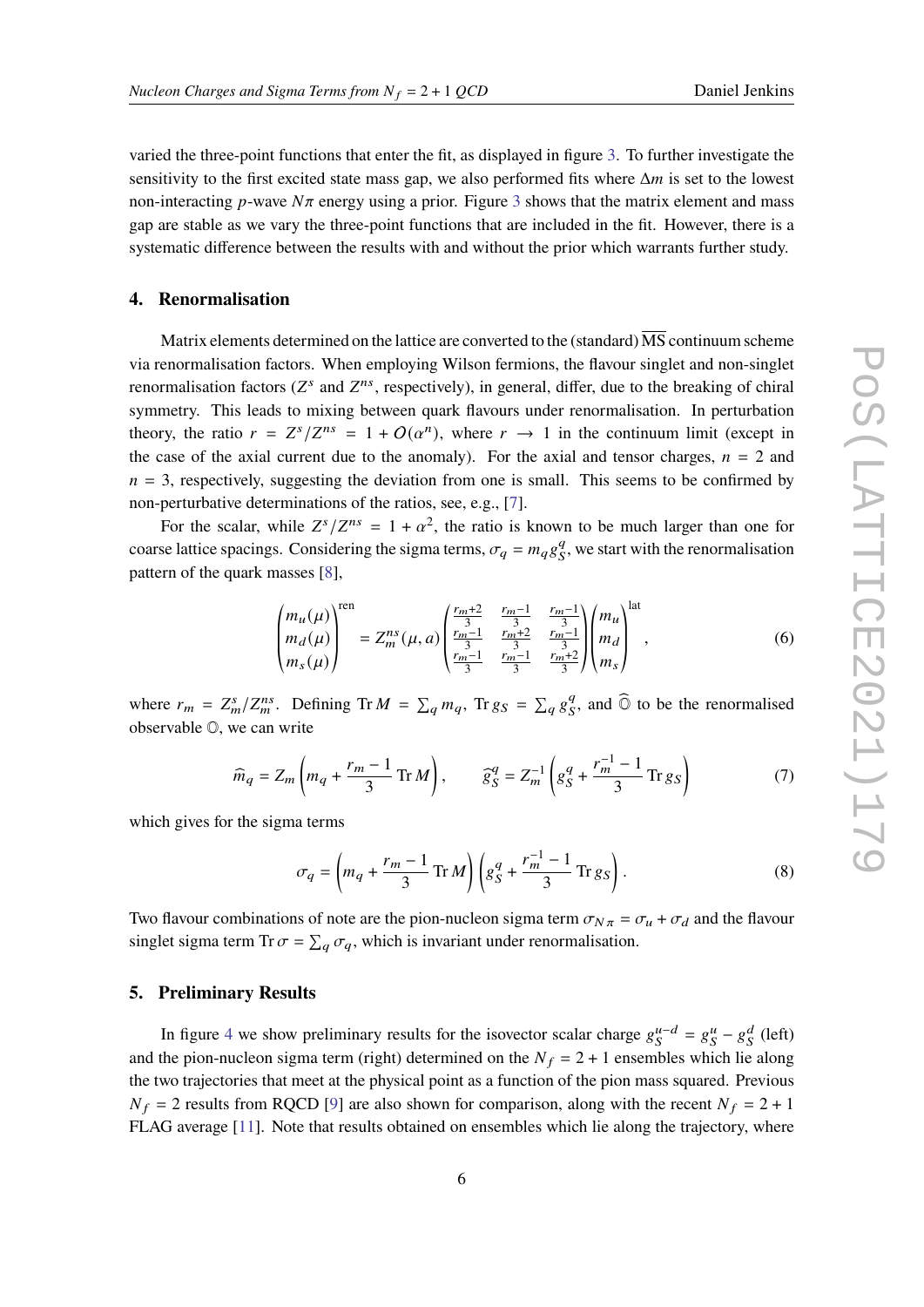<span id="page-6-0"></span>

**Figure 4:** Preliminary results for the isovector scalar charge (left) and pion-nucleon sigma terms (right) determined on CLS  $N_f = 2 + 1$  ensembles compared to previous RQCD  $N_f = 2$  results [\[9\]](#page-8-8) and the recent FLAG average [\[10\]](#page-8-10).

<span id="page-6-1"></span>

**Figure 5:** Dependence of the sigma terms on the pion mass squared for the singlet  $\sigma_u + \sigma_d + \sigma_s$  flavour combination (left) and the pion-nucleon sigma term (right). The results for the three quark mass trajectories are given separately: (top) the ensembles lie on the trajectory along which the flavour average quark mass is kept constant, (middle) the strange quark mass is approximately constant, (bottom) the light and strange quark masses are equal. Where applicable, the vertical blue line indicates the physical pion mass.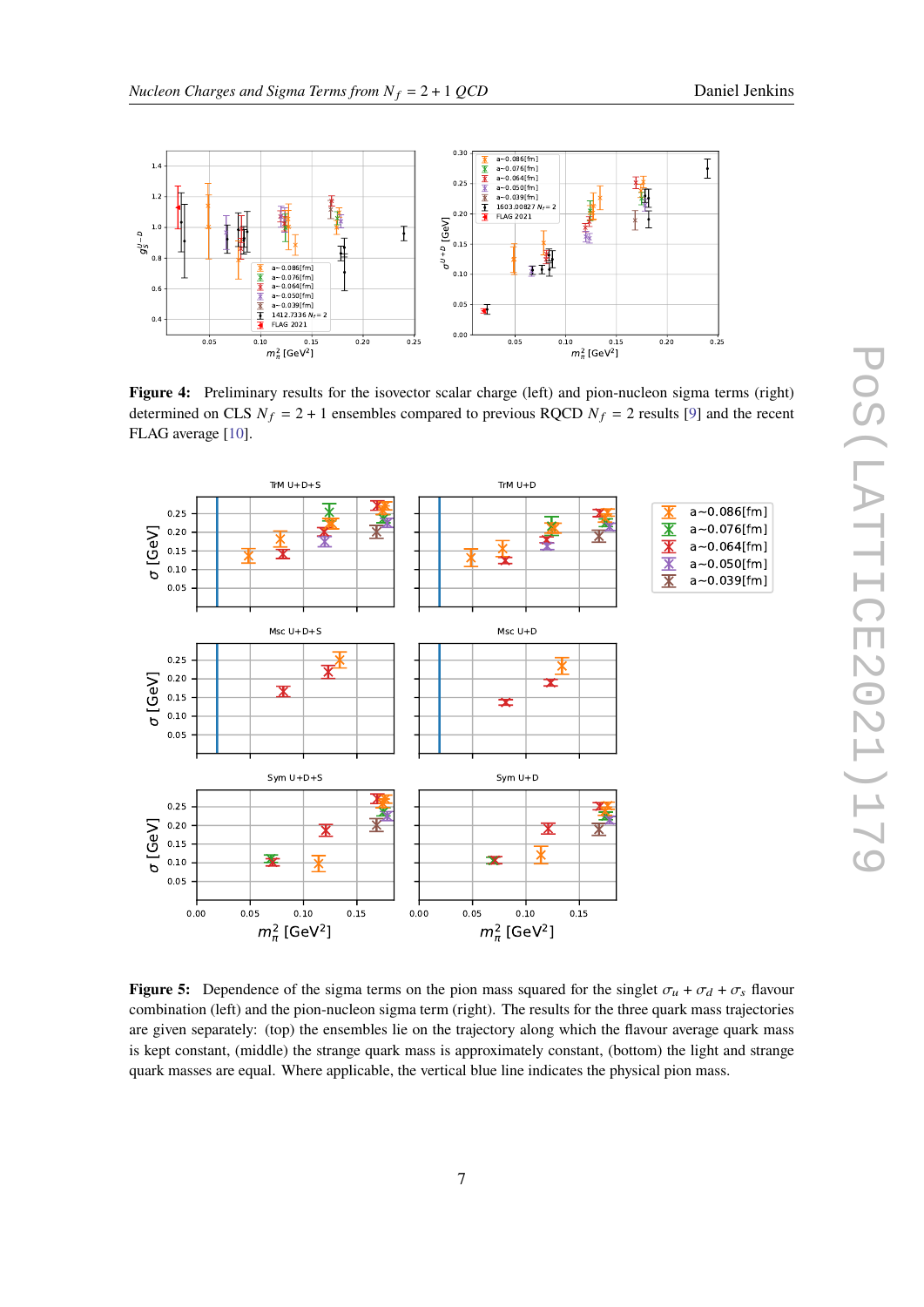<span id="page-7-0"></span>

**Figure 6:** Dependence of the sigma terms on the lattice spacing for the singlet  $\sigma_u + \sigma_d + \sigma_s$  flavour combination (left) and the pion-nucleon sigma term (right). The results for the three quark mass trajectories are given separately, as in figure [5.](#page-6-1) The pion mass in each case is indicated by a colour gradient.

the flavour average quark mass is kept fixed (the blue line of figure [1\)](#page-2-0) are only expected to be consistent with the  $N_f = 2$  results close to the physical point. In figures [5](#page-6-1) and [6](#page-7-0) we present the pion mass and lattice spacing dependence of the results, respectively, for the three different trajectories separately. The downward trend in the data as the lattice spacing decreases suggests that there may be significant discretisation effects. In the future we will include further CLS ensembles and perform a combined continuum, quark mass and infinite volume extrapolation.

**Acknowledgments.** The authors were supported by the European Union's Horizon 2020 research and innovation programme under the Marie Skłodowska-Curie grant agreement no. 813942 (ITN EuroPLEx) and grant agreement no 824093 (STRONG-2020) and by the Deutsche Forschungsgemeinschaft (SFB/TRR-55). The ensembles were generated as part of the CLS effort using OpenQCD [\[12\]](#page-8-11), and further analysis was performed using a modified version of CHROMA [\[13\]](#page-8-12), the IDFLS solver [\[14\]](#page-8-13) and a multigrid solver [\[15\]](#page-8-14). The authors gratefully acknowledge the Gauss Centre for Supercomputing (GCS) for providing computing time through the John von Neumann Institute for Computing (NIC) on JUWELS [\[16\]](#page-8-15) and on JURECA-Booster [\[17\]](#page-8-16) at Jülich Supercomputing Centre (JSC). Part of the analysis was performed on the QPACE 3 system of SFB/TRR-55